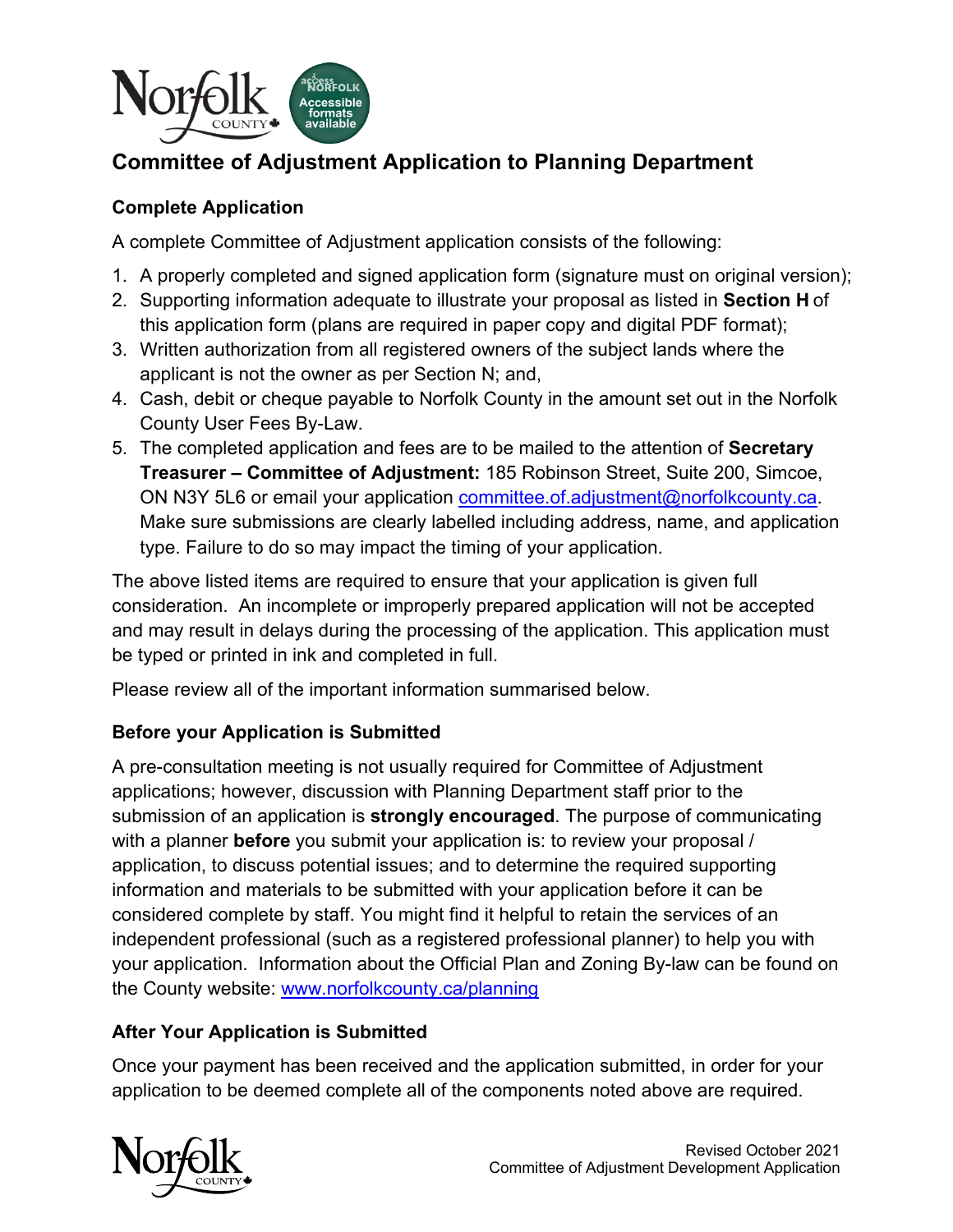Incomplete applications will be identified and returned to the applicant. The *Planning Act*  permits up to 30 days to review and deem an application complete.

 Once your application has been deemed complete by the Planning Department, it is then circulated to public agencies and County departments for review and comment. A recommendations in relation to the application. sign is also provided that is required to be posted on the subject lands that summarizes the application and identifies the committee meeting date. The comments received from members of the community will be included in the planning report and will inform any

additional fee will be required if review by the applicable agency is deemed necessary. the same time your application is submitted. If the subject lands are located in an area that is regulated by either the Long Point Region Conservation Authority or by the Grand River Conservation Authority an A separate cheque payable to the Long Point Region Conservation Authority or the Grand River Conservation Authority is required in accordance with their fee schedule at

**Additional studies** required as part of the complete application shall be at the sole expense of the applicant. In some instances peer reviews may be necessary to review particular studies and that the cost shall be at the expense of the applicant. The company to complete the peer review shall be selected by the County.

 original fee will be refunded. No refund is available after the public meeting and/or If the application is withdrawn prior to the circulation to commenting agencies, the entire original fee will be refunded. If withdrawn after the circulation to agencies, half the approval of application.

# **Notification Sign Requirements**

 timing of your application at the Committee of Adjustment meeting. Applicants are Planning Department staff may post a notification sign on your property in advance of the public meeting on your behalf. Please keep this sign posted until you have received a notice in the mail indicating that the Secretary Treasurer received no appeals. However, it is the applicant's responsibly to ensure that the sign is correctly posted within the statutory timeframes, according to the *Planning Act*. Failure to post a sign in advance of the public meeting in accordance with statutory requirements will impact the responsible for removal of the sign following the appeal period. The signs are recyclable and can be placed in your blue box.

# **Contact Us**

For additional information or assistance in completing this application, please contact a planner at 519-426-5870 ext. 1842 or [Committee.of.Adjustment@NorfolkCounty.ca](mailto:Committee.of.Adjustment@NorfolkCounty.ca) 

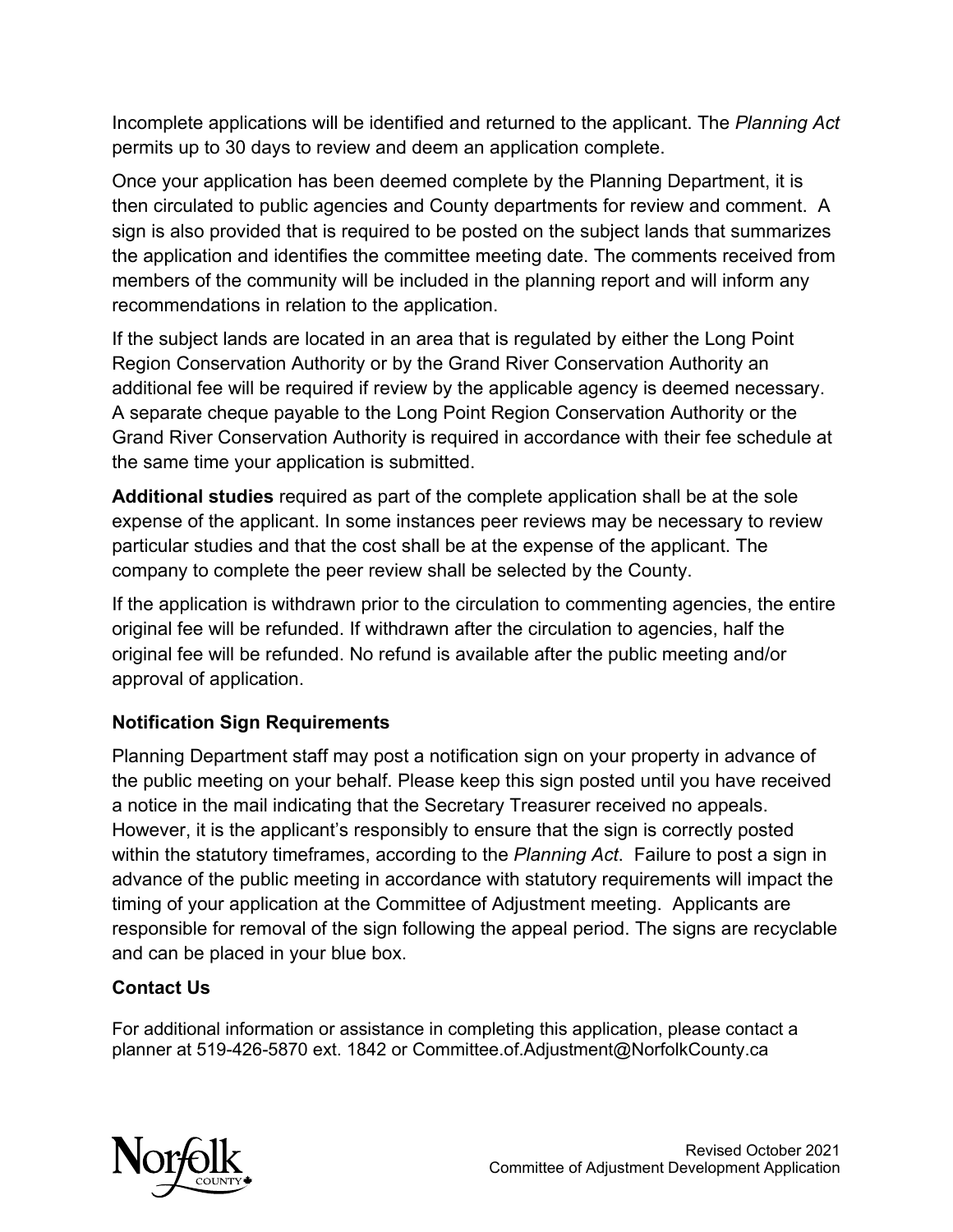#### **For Office Use Only**:

| File Number                     | <b>Application Fee</b>            |  |
|---------------------------------|-----------------------------------|--|
| <b>Related File Number</b>      | <b>Conservation Authority Fee</b> |  |
| <b>Pre-consultation Meeting</b> | Well & Septic Info Provided       |  |
| <b>Application Submitted</b>    | Planner                           |  |
| <b>Complete Application</b>     | <b>Public Notice Sign</b>         |  |

### **Check the type of planning application(s) you are submitting.**

- ☐ Consent/Severance/Boundary Adjustment
- ☐ Surplus Farm Dwelling Severance and Zoning By-law Amendment
- ☐ Minor Variance
- ☐ Easement/Right-of-Way

#### **Property Assessment Roll Number:** \_\_\_\_\_\_\_\_\_\_\_\_\_\_\_\_\_\_\_\_\_\_\_\_\_\_\_\_\_\_\_\_\_\_\_\_\_\_\_

#### **A. Applicant Information**

#### **Name of Owner** \_\_\_\_\_\_\_\_\_\_\_\_\_\_\_\_\_\_\_\_\_\_\_\_\_\_\_\_\_\_\_\_\_\_\_\_\_\_\_\_\_\_\_\_\_\_\_\_\_\_

It is the responsibility of the owner or applicant to notify the planner of any changes in ownership within 30 days of such a change.

| <b>Address</b>                             |  |
|--------------------------------------------|--|
| <b>Town and Postal Code</b>                |  |
| <b>Phone Number</b>                        |  |
| <b>Cell Number</b>                         |  |
| Email                                      |  |
|                                            |  |
|                                            |  |
|                                            |  |
| <b>Name of Applicant</b><br><b>Address</b> |  |
| <b>Town and Postal Code</b>                |  |
| <b>Phone Number</b>                        |  |
| <b>Cell Number</b>                         |  |

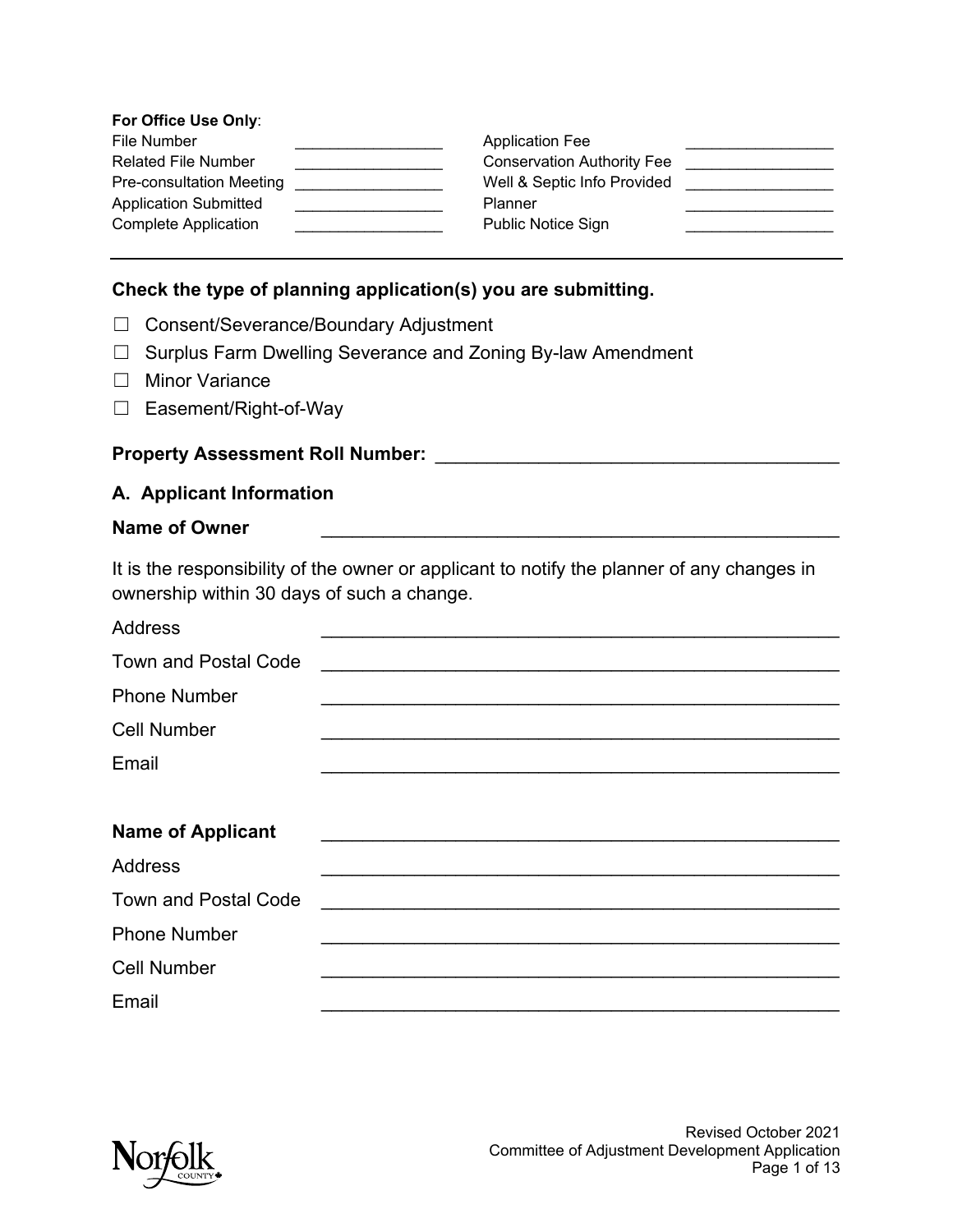| <b>Name of Agent</b>                                                                        |                                                             |                                                                                                                                                                                |
|---------------------------------------------------------------------------------------------|-------------------------------------------------------------|--------------------------------------------------------------------------------------------------------------------------------------------------------------------------------|
| <b>Address</b>                                                                              |                                                             |                                                                                                                                                                                |
| <b>Town and Postal Code</b>                                                                 |                                                             |                                                                                                                                                                                |
| <b>Phone Number</b>                                                                         |                                                             |                                                                                                                                                                                |
| <b>Cell Number</b>                                                                          |                                                             |                                                                                                                                                                                |
| Email                                                                                       |                                                             |                                                                                                                                                                                |
| owner and agent noted above.                                                                |                                                             | Please specify to whom all communications should be sent. Unless otherwise directed,<br>all correspondence and notices in respect of this application will be forwarded to the |
| Owner                                                                                       | Agent<br>$\Box$                                             | Applicant<br>$\Box$                                                                                                                                                            |
| encumbrances on the subject lands:<br>В.<br>Block Number and Urban Area or Hamlet):         | <b>Location, Legal Description and Property Information</b> | 1. Legal Description (include Geographic Township, Concession Number, Lot Number,                                                                                              |
| <b>Municipal Civic Address:</b><br>Present Official Plan Designation(s):<br>Present Zoning: |                                                             | the control of the control of the control of the control of the control of the control of                                                                                      |
|                                                                                             |                                                             | 2. Is there a special provision or site specific zone on the subject lands?                                                                                                    |
| $\Box$ Yes $\Box$ No If yes, please specify:                                                |                                                             |                                                                                                                                                                                |
| 3. Present use of the subject lands:                                                        |                                                             |                                                                                                                                                                                |
|                                                                                             |                                                             |                                                                                                                                                                                |

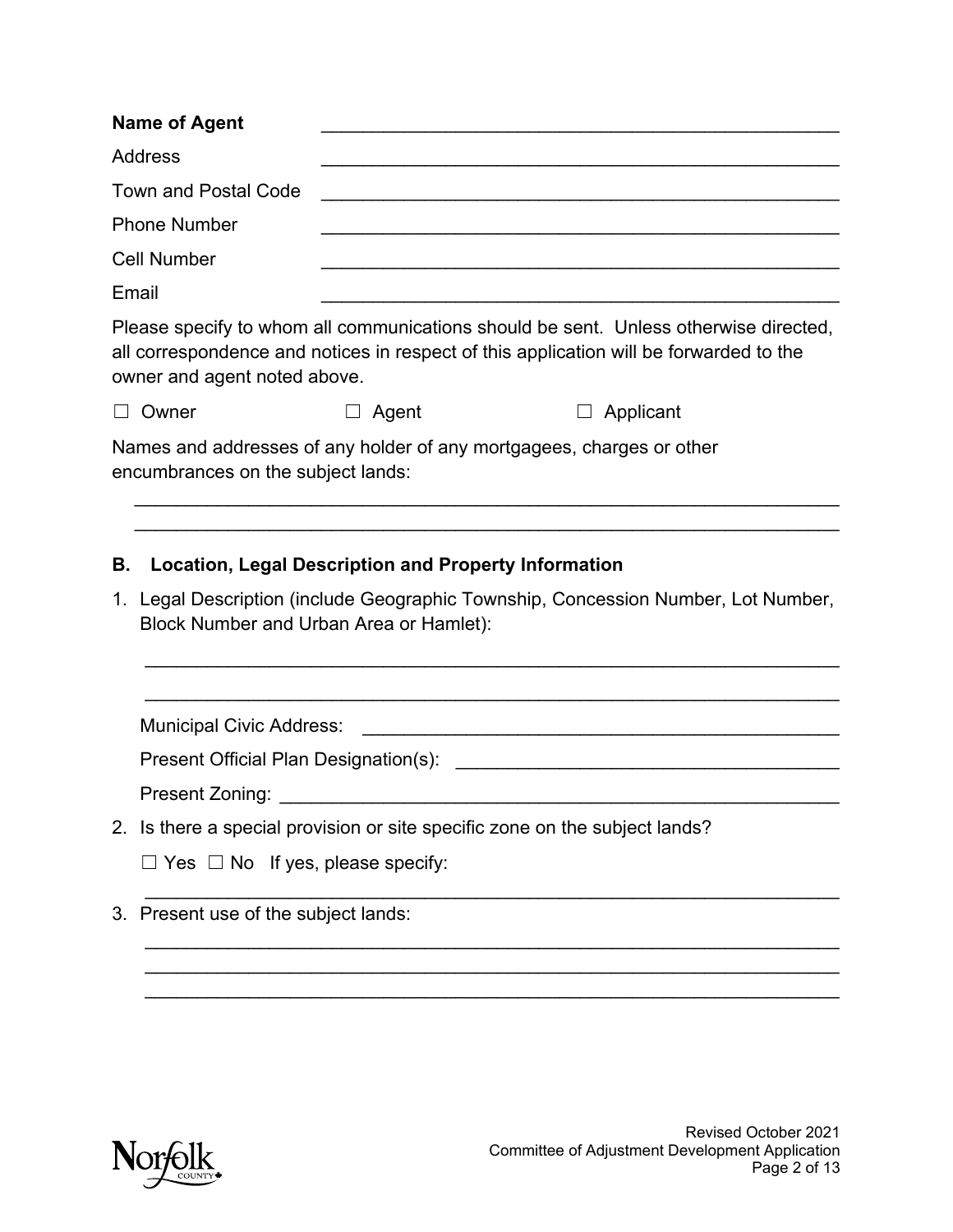whether they are to be retained, demolished or removed. If retaining the buildings or floor area, lot coverage, number of storeys, width, length, and height on your 4. Please describe **all existing** buildings or structures on the subject lands and structures, please describe the type of buildings or structures, and illustrate the setback, in metric units, from front, rear and side lot lines, ground floor area, gross attached sketch which must be included with your application:

\_\_\_\_\_\_\_\_\_\_\_\_\_\_\_\_\_\_\_\_\_\_\_\_\_\_\_\_\_\_\_\_\_\_\_\_\_\_\_\_\_\_\_\_\_\_\_\_\_\_\_\_\_\_\_\_\_\_\_\_\_\_\_\_\_\_\_ \_\_\_\_\_\_\_\_\_\_\_\_\_\_\_\_\_\_\_\_\_\_\_\_\_\_\_\_\_\_\_\_\_\_\_\_\_\_\_\_\_\_\_\_\_\_\_\_\_\_\_\_\_\_\_\_\_\_\_\_\_\_\_\_\_\_\_ \_\_\_\_\_\_\_\_\_\_\_\_\_\_\_\_\_\_\_\_\_\_\_\_\_\_\_\_\_\_\_\_\_\_\_\_\_\_\_\_\_\_\_\_\_\_\_\_\_\_\_\_\_\_\_\_\_\_\_\_\_\_\_\_\_\_\_

 5. If an addition to an existing building is being proposed, please explain what it will be used for (for example a bedroom, kitchen, or bathroom). If new fixtures are proposed, please describe.

\_\_\_\_\_\_\_\_\_\_\_\_\_\_\_\_\_\_\_\_\_\_\_\_\_\_\_\_\_\_\_\_\_\_\_\_\_\_\_\_\_\_\_\_\_\_\_\_\_\_\_\_\_\_\_\_\_\_\_\_\_\_\_\_\_\_\_ \_\_\_\_\_\_\_\_\_\_\_\_\_\_\_\_\_\_\_\_\_\_\_\_\_\_\_\_\_\_\_\_\_\_\_\_\_\_\_\_\_\_\_\_\_\_\_\_\_\_\_\_\_\_\_\_\_\_\_\_\_\_\_\_\_\_\_

 6. Please describe **all proposed** buildings or structures/additions on the subject lands. Describe the type of buildings or structures/additions, and illustrate the setback, in metric units, from front, rear and side lot lines, ground floor area, gross floor area, lot coverage, number of storeys, width, length, and height on your attached sketch which must be included with your application:

\_\_\_\_\_\_\_\_\_\_\_\_\_\_\_\_\_\_\_\_\_\_\_\_\_\_\_\_\_\_\_\_\_\_\_\_\_\_\_\_\_\_\_\_\_\_\_\_\_\_\_\_\_\_\_\_\_\_\_\_\_\_\_\_\_\_\_ \_\_\_\_\_\_\_\_\_\_\_\_\_\_\_\_\_\_\_\_\_\_\_\_\_\_\_\_\_\_\_\_\_\_\_\_\_\_\_\_\_\_\_\_\_\_\_\_\_\_\_\_\_\_\_\_\_\_\_\_\_\_\_\_\_\_\_

\_\_\_\_\_\_\_\_\_\_\_\_\_\_\_\_\_\_\_\_\_\_\_\_\_\_\_\_\_\_\_\_\_\_\_\_\_\_\_\_\_\_\_\_\_\_\_\_\_\_\_\_\_\_\_\_\_\_\_\_\_\_\_\_\_\_\_ \_\_\_\_\_\_\_\_\_\_\_\_\_\_\_\_\_\_\_\_\_\_\_\_\_\_\_\_\_\_\_\_\_\_\_\_\_\_\_\_\_\_\_\_\_\_\_\_\_\_\_\_\_\_\_\_\_\_\_\_\_\_\_\_\_\_\_

\_\_\_\_\_\_\_\_\_\_\_\_\_\_\_\_\_\_\_\_\_\_\_\_\_\_\_\_\_\_\_\_\_\_\_\_\_\_\_\_\_\_\_\_\_\_\_\_\_\_\_\_\_\_\_\_\_\_\_\_\_\_\_\_\_\_\_

\_\_\_\_\_\_\_\_\_\_\_\_\_\_\_\_\_\_\_\_\_\_\_\_\_\_\_\_\_\_\_\_\_\_\_\_\_\_\_\_\_\_\_\_\_\_\_\_\_\_\_\_\_\_\_\_\_\_\_\_\_\_\_\_\_\_\_

*Heritage Act* as being architecturally and/or historically significant?  $\;$  Yes  $\Box\;$  No  $\Box$ 7. Are any existing buildings on the subject lands designated under the *Ontario*

If yes, identify and provide details of the building:

- 8. If known, the length of time the existing uses have continued on the subject lands:
- 9. Existing use of abutting properties:
- 10.Are there any easements or restrictive covenants affecting the subject lands?

 $\Box$  Yes  $\Box$  No If yes, describe the easement or restrictive covenant and its effect:

\_\_\_\_\_\_\_\_\_\_\_\_\_\_\_\_\_\_\_\_\_\_\_\_\_\_\_\_\_\_\_\_\_\_\_\_\_\_\_\_\_\_\_\_\_\_\_\_\_\_\_\_\_\_\_\_\_\_\_\_\_\_\_\_\_\_\_



j. j.

j. j.

j. j.

j. j.

j.

j.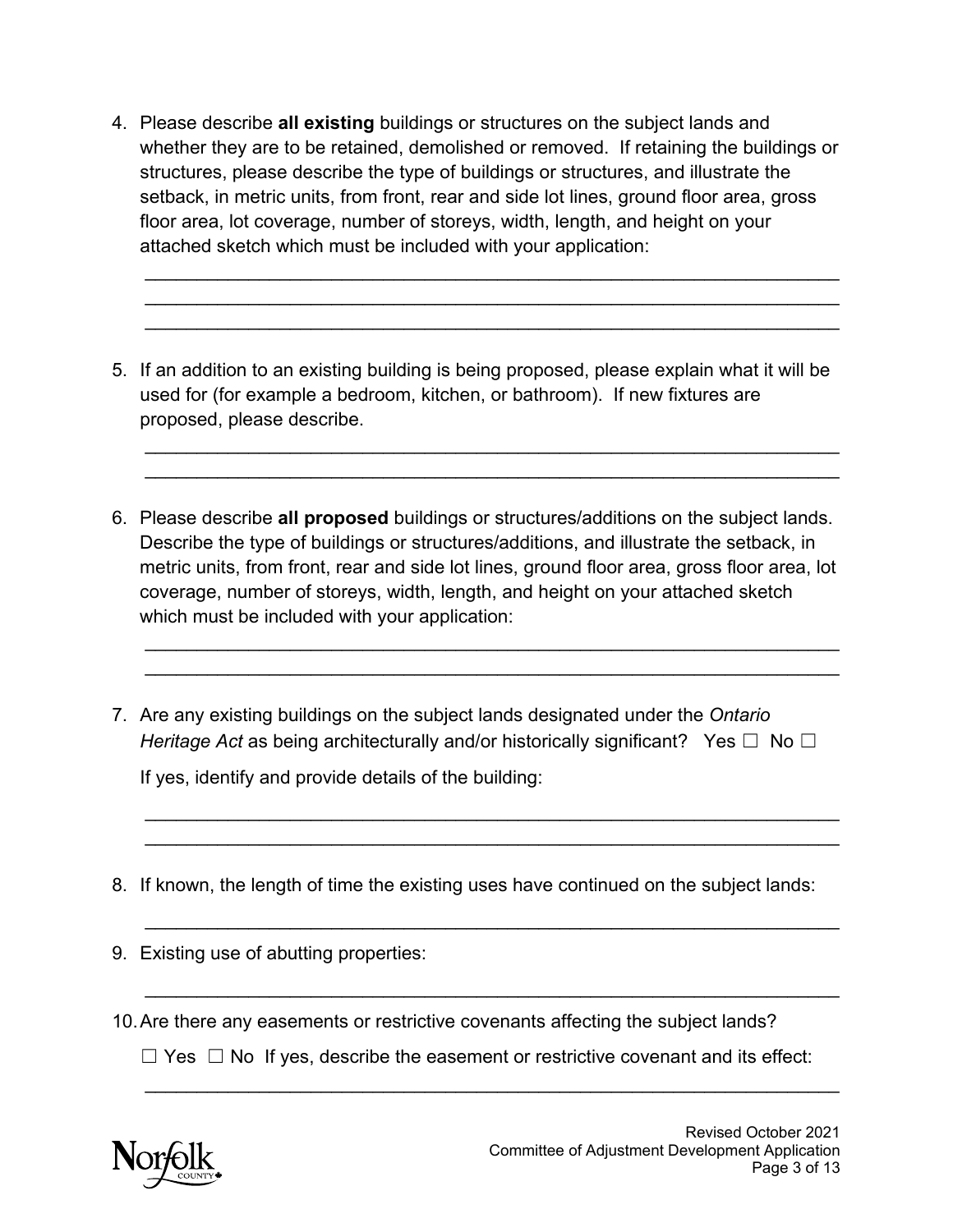# **C. Purpose of Development Application**

Note: Please complete all that apply. **Failure to complete this section will result in an incomplete application.** 

|                                              | <b>Existing</b> | <b>Permitted</b> | <b>Provision</b> | <b>Proposed</b> | <b>Deficiency</b> |
|----------------------------------------------|-----------------|------------------|------------------|-----------------|-------------------|
| Lot frontage                                 |                 |                  |                  |                 |                   |
| Lot depth                                    |                 |                  |                  |                 |                   |
| Lot width                                    |                 |                  |                  |                 |                   |
| Lot area                                     |                 |                  |                  |                 |                   |
| Lot<br>coverage                              |                 |                  |                  |                 |                   |
| <b>Front yard</b>                            |                 |                  |                  |                 |                   |
| <b>Rear yard</b>                             |                 |                  |                  |                 |                   |
| <b>Height</b>                                |                 |                  |                  |                 |                   |
| <b>Left Interior</b><br>side yard            |                 |                  |                  |                 |                   |
| <b>Right</b><br><b>Interior side</b><br>yard |                 |                  |                  |                 |                   |
| <b>Exterior side</b><br>yard (corner<br>lot) |                 |                  |                  |                 |                   |
| <b>Parking</b><br><b>Spaces</b><br>(number)  |                 |                  |                  |                 |                   |
| Aisle width                                  |                 |                  |                  |                 |                   |
| <b>Stall size</b>                            |                 |                  |                  |                 |                   |
| Loading<br><b>Spaces</b>                     |                 |                  |                  |                 |                   |
| <b>Other</b>                                 |                 |                  |                  |                 |                   |

**1. Site Information** (Please refer to Zoning By-law to confirm permitted dimensions)

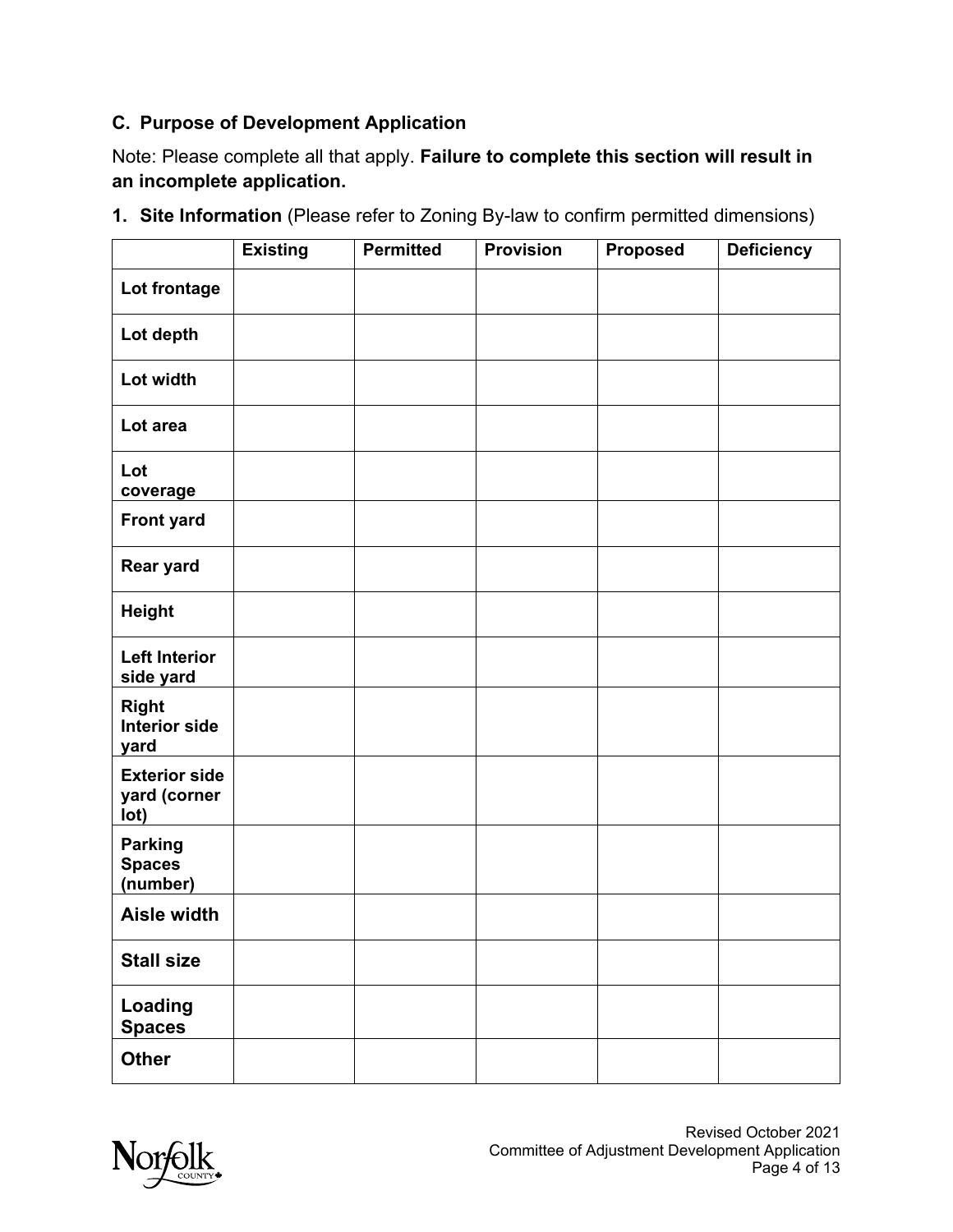By-law:

j. j. Frontage: Depth: Width: Lot Area: Present Use: \_\_\_\_\_\_\_\_\_\_\_\_\_\_\_\_\_\_\_\_\_\_\_\_\_\_\_\_\_\_\_\_\_\_\_\_\_\_\_\_\_\_\_\_\_\_\_\_\_\_\_\_\_ Proposed Use: \_\_\_\_\_\_\_\_\_\_\_\_\_\_\_\_\_\_\_\_\_\_\_\_\_\_\_\_\_\_\_\_\_\_\_\_\_\_\_\_\_\_\_\_\_\_\_\_\_\_\_\_\_ j. j. j. j. Frontage: \_\_\_\_\_\_\_\_\_\_\_\_\_\_\_\_\_\_\_\_\_\_\_\_\_\_\_\_\_\_\_\_\_\_\_\_\_\_\_\_\_\_\_\_\_\_\_\_\_\_\_\_\_ Depth: Width: Lot Area: Present Use: \_\_\_\_\_\_\_\_\_\_\_\_\_\_\_\_\_\_\_\_\_\_\_\_\_\_\_\_\_\_\_\_\_\_\_\_\_\_\_\_\_\_\_\_\_\_\_\_\_\_\_\_\_ Proposed Use: j. 2. Please explain why it is not possible to comply with the provision(s) of the Zoning<br>By-law:<br>By-law:<br><br>3. Consent/Severance/Boundary Adjustment: Description of land intended to be<br>severed in metric units:<br>Frontage:<br>Depth: **3. Consent/Severance/Boundary Adjustment**: Description of land intended to be severed in metric units: Frontage: \_\_\_\_\_\_\_\_\_\_\_\_\_\_\_\_\_\_\_\_\_\_\_\_\_\_\_\_\_\_\_\_\_\_\_\_\_\_\_\_\_\_\_\_\_\_\_\_\_\_\_\_\_ Depth: \_\_\_\_\_\_\_\_\_\_\_\_\_\_\_\_\_\_\_\_\_\_\_\_\_\_\_\_\_\_\_\_\_\_\_\_\_\_\_\_\_\_\_\_\_\_\_\_\_\_\_\_\_ Width: \_\_\_\_\_\_\_\_\_\_\_\_\_\_\_\_\_\_\_\_\_\_\_\_\_\_\_\_\_\_\_\_\_\_\_\_\_\_\_\_\_\_\_\_\_\_\_\_\_\_\_\_\_ Lot Area: \_\_\_\_\_\_\_\_\_\_\_\_\_\_\_\_\_\_\_\_\_\_\_\_\_\_\_\_\_\_\_\_\_\_\_\_\_\_\_\_\_\_\_\_\_\_\_\_\_\_\_\_\_ Proposed final lot size (if boundary adjustment): \_\_\_\_\_\_\_\_\_\_\_\_\_\_\_\_\_\_\_\_\_\_\_\_\_\_\_\_\_\_<br>If a boundary adjustment, identify the assessment roll number and property owner of the lands to which the parcel will be added:\_\_\_\_\_\_\_\_\_\_\_\_\_\_\_\_\_\_\_\_\_\_\_\_\_\_\_\_\_\_\_\_\_ Description of land intended to be retained in metric units: Depth: \_\_\_\_\_\_\_\_\_\_\_\_\_\_\_\_\_\_\_\_\_\_\_\_\_\_\_\_\_\_\_\_\_\_\_\_\_\_\_\_\_\_\_\_\_\_\_\_\_\_\_\_\_ Width: \_\_\_\_\_\_\_\_\_\_\_\_\_\_\_\_\_\_\_\_\_\_\_\_\_\_\_\_\_\_\_\_\_\_\_\_\_\_\_\_\_\_\_\_\_\_\_\_\_\_\_\_\_ Lot Area: \_\_\_\_\_\_\_\_\_\_\_\_\_\_\_\_\_\_\_\_\_\_\_\_\_\_\_\_\_\_\_\_\_\_\_\_\_\_\_\_\_\_\_\_\_\_\_\_\_\_\_\_\_ Proposed Use: \_\_\_\_\_\_\_\_\_\_\_\_\_\_\_\_\_\_\_\_\_\_\_\_\_\_\_\_\_\_\_\_\_\_\_\_\_\_\_\_\_\_\_\_\_\_\_\_\_\_\_\_\_ Buildings on retained land: \_\_\_\_\_\_\_\_\_\_\_\_\_\_\_\_\_\_\_\_\_\_\_\_\_\_\_\_\_\_\_\_\_\_\_\_\_\_\_\_\_\_\_\_\_\_

**4. Easement/Right-of-Way:** Description of proposed right-of-way/easement in metric units:

Frontage: \_\_\_\_\_\_\_\_\_\_\_\_\_\_\_\_\_\_\_\_\_\_\_\_\_\_\_\_\_\_\_\_\_\_\_\_\_\_\_\_\_\_\_\_\_\_\_\_\_\_\_\_\_

Depth: Depth: \_\_\_\_\_\_\_\_\_\_\_\_\_\_\_\_\_\_\_\_\_\_\_\_\_\_\_\_\_\_\_\_\_\_\_\_\_\_\_\_\_\_\_\_\_\_\_\_\_\_\_\_\_

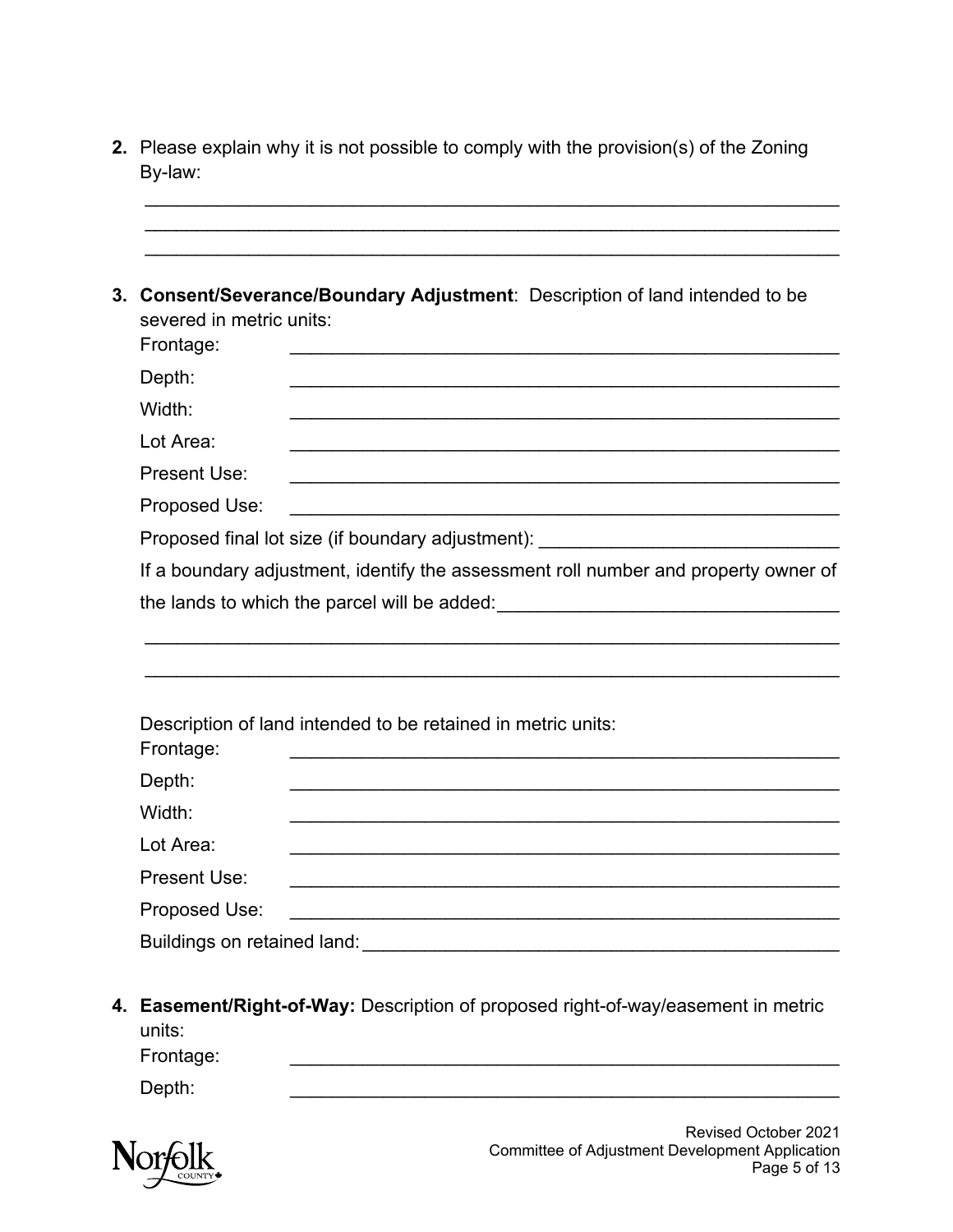| Width:        |  |
|---------------|--|
| Area:         |  |
| Proposed Use: |  |

**5. Surplus Farm Dwelling Severances Only:** List all properties in Norfolk County,

|                          | which are owned and farmed by the applicant and involved in the farm operation                                        |
|--------------------------|-----------------------------------------------------------------------------------------------------------------------|
| <b>Owners Name:</b>      |                                                                                                                       |
| Roll Number:             |                                                                                                                       |
| Total Acreage:           | <u> 1990 - Johann Barbara, martxar argametar (h. 1989).</u>                                                           |
| Workable Acreage:        |                                                                                                                       |
|                          | Existing Farm Type: (for example: corn, orchard, livestock)_____________________                                      |
|                          | Dwelling Present?: □ Yes □ No If yes, year dwelling built _____________________                                       |
|                          |                                                                                                                       |
| <b>Owners Name:</b>      |                                                                                                                       |
| <b>Roll Number:</b>      |                                                                                                                       |
| <b>Total Acreage:</b>    |                                                                                                                       |
| <b>Workable Acreage:</b> |                                                                                                                       |
|                          | Existing Farm Type: (for example: corn, orchard, livestock)_____________________                                      |
|                          | Dwelling Present?: □ Yes □ No If yes, year dwelling built _____________________                                       |
|                          |                                                                                                                       |
| <b>Owners Name:</b>      |                                                                                                                       |
| <b>Roll Number:</b>      | <u> 1989 - Johann Barn, amerikan berkema dalam berkema dalam berkema dalam berkema dalam berkema dalam berkema da</u> |
| Total Acreage:           |                                                                                                                       |
| Workable Acreage:        |                                                                                                                       |
|                          | Existing Farm Type: (for example: corn, orchard, livestock)_____________________                                      |
|                          | Dwelling Present?: □ Yes □ No If yes, year dwelling built _____________________                                       |
|                          |                                                                                                                       |

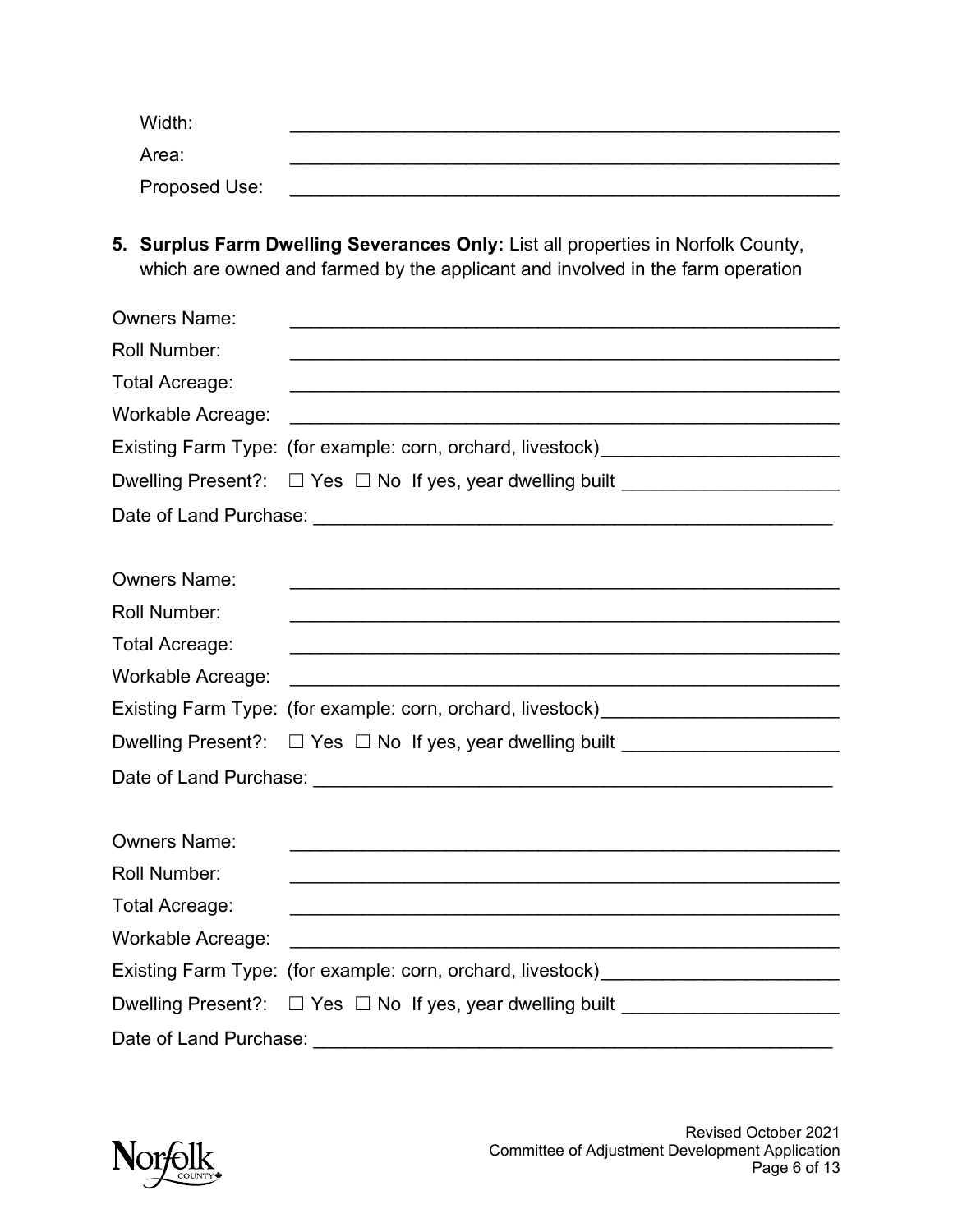| <b>Owners Name:</b>      |                                                                                                                                  |  |
|--------------------------|----------------------------------------------------------------------------------------------------------------------------------|--|
| <b>Roll Number:</b>      |                                                                                                                                  |  |
| <b>Total Acreage:</b>    |                                                                                                                                  |  |
| <b>Workable Acreage:</b> |                                                                                                                                  |  |
|                          | Existing Farm Type: (for example: corn, orchard, livestock)_____________________                                                 |  |
|                          | Dwelling Present?: □ Yes □ No If yes, year dwelling built _____________________                                                  |  |
|                          |                                                                                                                                  |  |
| <b>Owners Name:</b>      |                                                                                                                                  |  |
| <b>Roll Number:</b>      | <u> 1989 - Johann Barbara, marka masjid a shekara ta 1989 - André a shekara ta 1989 - André a shekara ta 198</u>                 |  |
| Total Acreage:           |                                                                                                                                  |  |
| Workable Acreage:        |                                                                                                                                  |  |
|                          | Existing Farm Type: (for example: corn, orchard, livestock)_____________________                                                 |  |
|                          | Dwelling Present?: □ Yes □ No If yes, year dwelling built _____________________                                                  |  |
|                          |                                                                                                                                  |  |
|                          |                                                                                                                                  |  |
|                          | Note: If additional space is needed please attach a separate sheet.                                                              |  |
|                          | D. All Applications: Previous Use of the Property                                                                                |  |
|                          | 1. Has there been an industrial or commercial use on the subject lands or adjacent<br>lands? $\Box$ Yes $\Box$ No $\Box$ Unknown |  |
|                          | If yes, specify the uses (for example: gas station, or petroleum storage):                                                       |  |
|                          |                                                                                                                                  |  |
|                          | 2. Is there reason to believe the subject lands may have been contaminated by former                                             |  |
|                          | uses on the site or adjacent sites? $\Box$ Yes $\Box$ No $\Box$ Unknown                                                          |  |
|                          | 3. Provide the information you used to determine the answers to the above questions:                                             |  |
|                          |                                                                                                                                  |  |

### **Note: If additional space is needed please attach a separate sheet.**

#### **D. All Applications: Previous Use of the Property**

- lands? □ Yes □ No □ Unknown 1. Has there been an industrial or commercial use on the subject lands or adjacent If yes, specify the uses (for example: gas station, or petroleum storage):
- uses on the site or adjacent sites? $\Box$  Yes  $\Box$  No  $\Box$  Unknown 2. Is there reason to believe the subject lands may have been contaminated by former
- 3. Provide the information you used to determine the answers to the above questions:

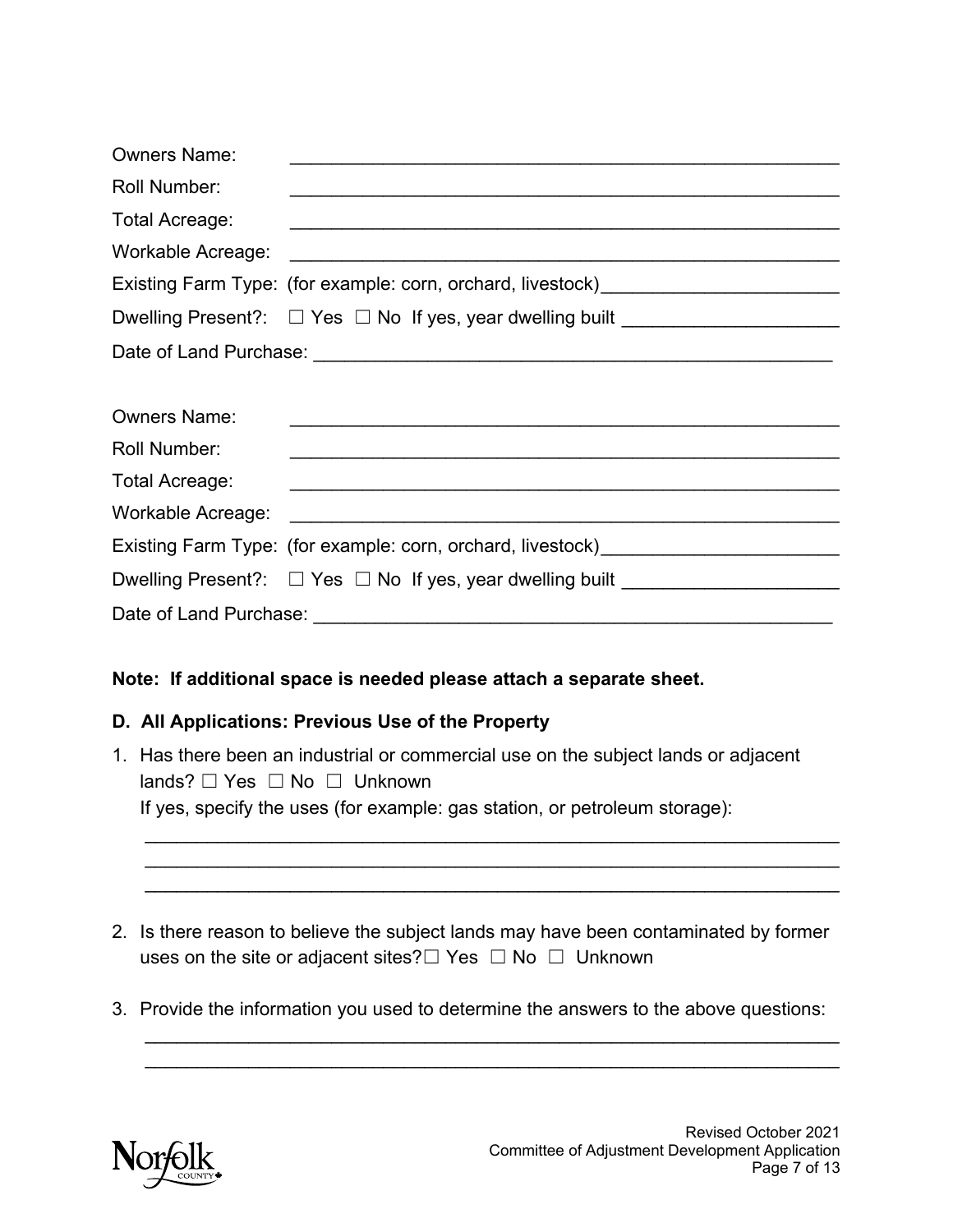adjacent lands, is needed. Is the previous use inventory attached?  $\Box$  Yes  $\ \Box$  No inventory showing all known former uses of the subject lands, or if appropriate, the

# **E. All Applications: Provincial Policy**

under subsection 3(1) of the *Planning Act, R.S.O. 1990, c. P. 13*?  $\Box$  Yes  $\Box$  No 1. Is the requested amendment consistent with the provincial policy statements issued

If no, please explain:

 2. It is owner's responsibility to be aware of and comply with all relevant federal or Endangered Species Act, 2007. Have the subject lands been screened to ensure subsection 2.1.7?  $\Box$  Yes  $\Box$  No 4. If you answered yes to any of the above questions in Section D, a previous use<br>inventory showing all known former uses of the subject lands, or if appropriate, the<br>adjacent lands, is needed. Is the previous use invento provincial legislation, municipal by-laws or other agency approvals, including the that development or site alteration will not have any impact on the habitat for endangered or threatened species further to the provincial policy statement

If no, please explain:

will not have any impact on source water protection?  $\Box$  Yes  $\Box$  No 3. Have the subject lands been screened to ensure that development or site alteration

If no, please explain:

 Note: If in an area of source water Wellhead Protection Area (WHPA) A, B or C please attach relevant information and approved mitigation measures from the Risk Manager Official.



j.

j.

j.

j.

j.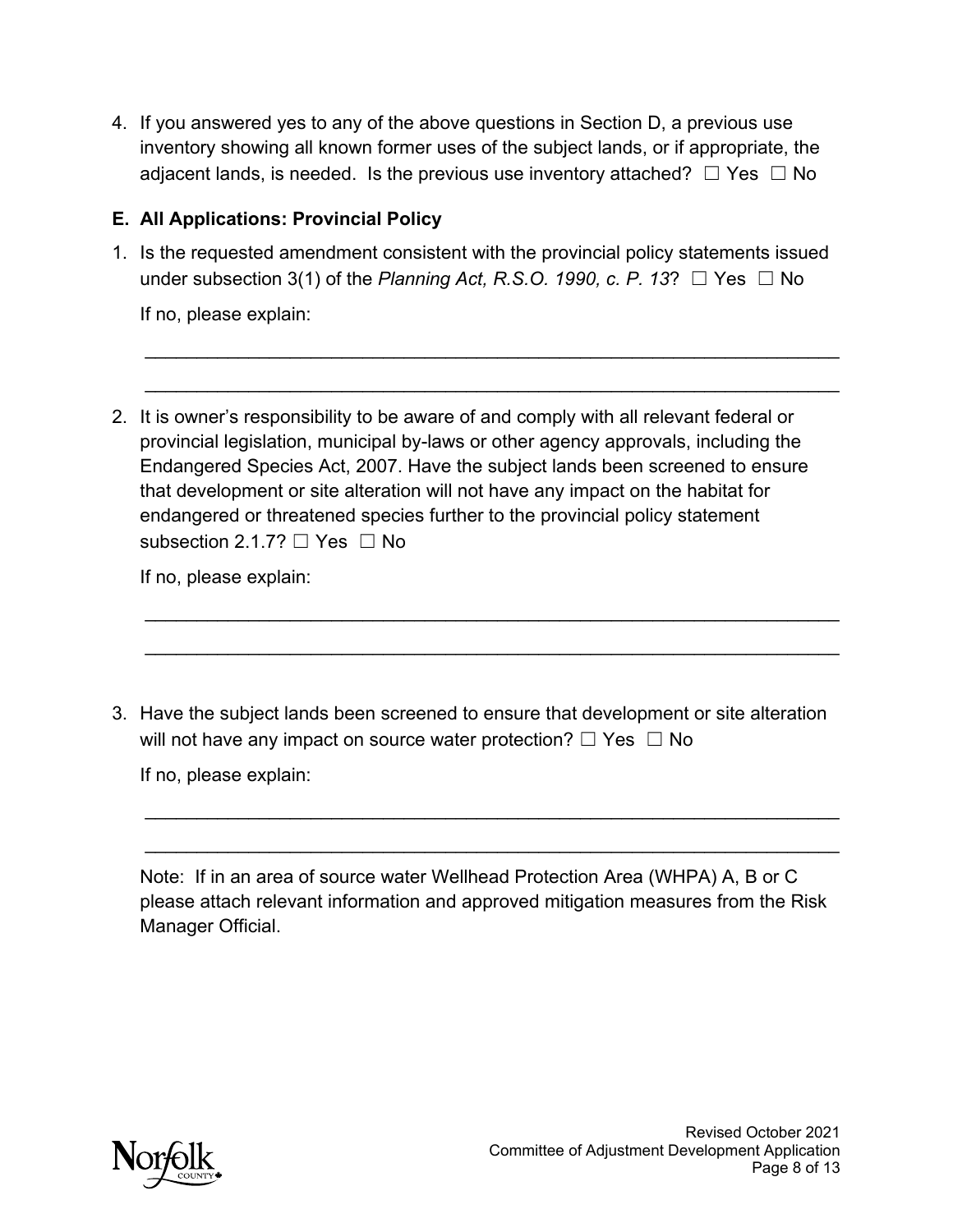| 4. All Applications: Are any of the following uses or features on the subject lands or<br>within 500 metres of the subject lands, unless otherwise specified? Please check<br>boxes, if applicable. |
|-----------------------------------------------------------------------------------------------------------------------------------------------------------------------------------------------------|
| Livestock facility or stockyard (submit MDS Calculation with application)                                                                                                                           |
| $\Box$ On the subject lands or $\Box$ within 500 meters – distance                                                                                                                                  |
| <b>Wooded area</b><br>$\Box$ On the subject lands or $\Box$ within 500 meters – distance                                                                                                            |
| <b>Municipal Landfill</b><br>$\Box$ On the subject lands or $\Box$ within 500 meters – distance                                                                                                     |
| Sewage treatment plant or waste stabilization plant<br>$\Box$ On the subject lands or $\Box$ within 500 meters – distance $\Box$                                                                    |
| Provincially significant wetland (class 1, 2 or 3) or other environmental feature<br>$\Box$ On the subject lands or $\Box$ within 500 meters – distance $\Box$                                      |
| <b>Floodplain</b><br>$\Box$ On the subject lands or $\Box$ within 500 meters – distance                                                                                                             |
| <b>Rehabilitated mine site</b><br>$\Box$ On the subject lands or $\Box$ within 500 meters – distance $\Box$                                                                                         |
| Non-operating mine site within one kilometre<br>$\Box$ On the subject lands or $\Box$ within 500 meters – distance $\Box$                                                                           |
| Active mine site within one kilometre<br>$\Box$ On the subject lands or $\Box$ within 500 meters – distance $\Box$                                                                                  |
| Industrial or commercial use (specify the use(s))<br>$\Box$ On the subject lands or $\Box$ within 500 meters – distance $\Box$                                                                      |
| <b>Active railway line</b><br>$\Box$ On the subject lands or $\Box$ within 500 meters – distance                                                                                                    |
| <b>Seasonal wetness of lands</b><br>$\Box$ On the subject lands or $\Box$ within 500 meters – distance                                                                                              |
| <b>Erosion</b><br>$\Box$ On the subject lands or $\Box$ within 500 meters – distance                                                                                                                |
| <b>Abandoned gas wells</b><br>$\Box$ On the subject lands or $\Box$ within 500 meters – distance                                                                                                    |

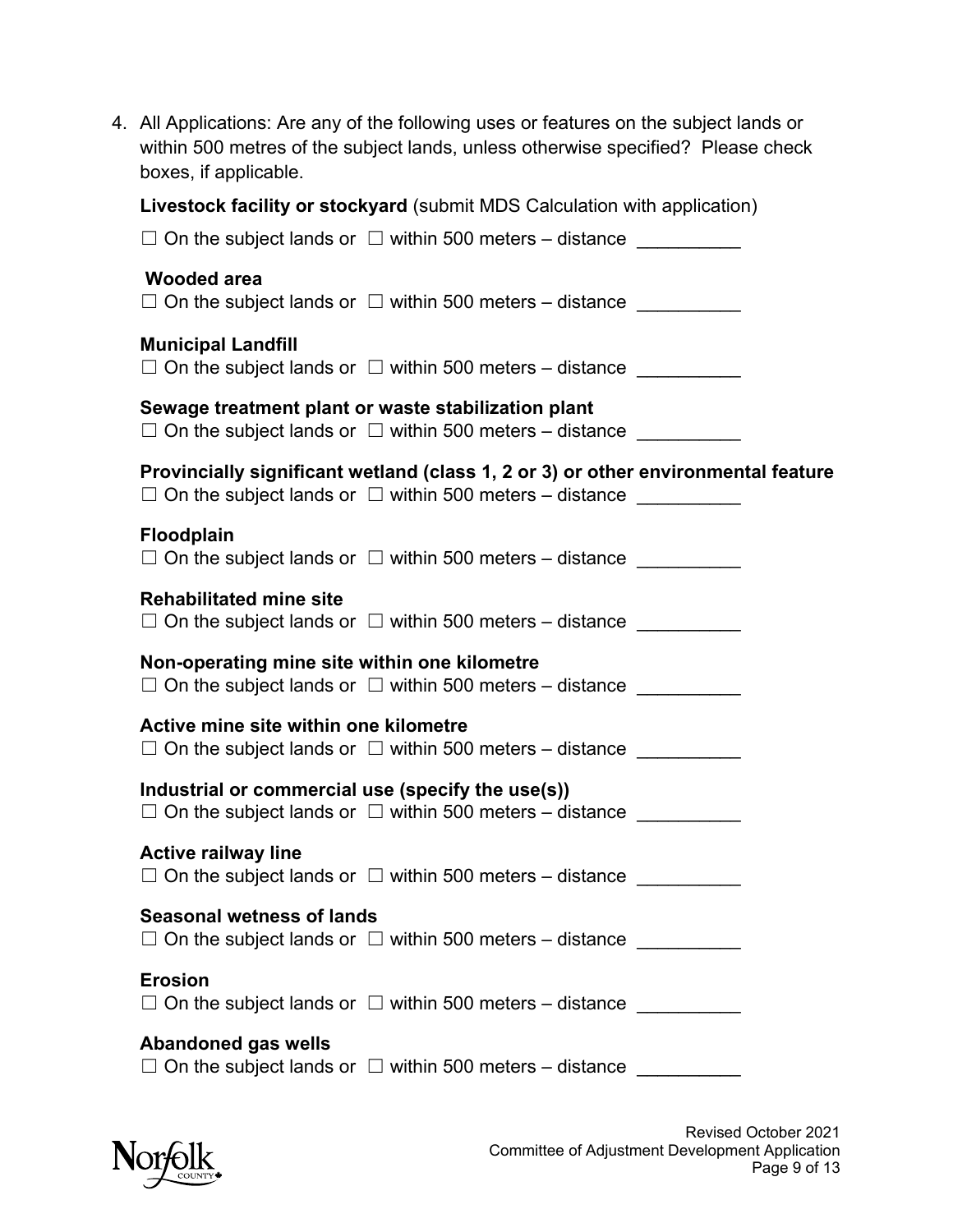|    | F. All Applications: Servicing and Access                                                                                                            |  |                        |  |  |
|----|------------------------------------------------------------------------------------------------------------------------------------------------------|--|------------------------|--|--|
| 1. | Indicate what services are available or proposed:                                                                                                    |  |                        |  |  |
|    | <b>Water Supply</b>                                                                                                                                  |  |                        |  |  |
|    | Municipal piped water                                                                                                                                |  | <b>Communal wells</b>  |  |  |
|    | Individual wells                                                                                                                                     |  | Other (describe below) |  |  |
|    | <b>Sewage Treatment</b>                                                                                                                              |  |                        |  |  |
|    | <b>Municipal sewers</b>                                                                                                                              |  | Communal system        |  |  |
|    | Septic tank and tile bed in good working order $\Box$ Other (describe below)                                                                         |  |                        |  |  |
|    | <b>Storm Drainage</b>                                                                                                                                |  |                        |  |  |
|    | <b>Storm sewers</b>                                                                                                                                  |  | Open ditches           |  |  |
|    | Other (describe below)                                                                                                                               |  |                        |  |  |
|    | 2. Existing or proposed access to subject lands:                                                                                                     |  |                        |  |  |
|    | Municipal road                                                                                                                                       |  | Provincial highway     |  |  |
|    | Unopened road                                                                                                                                        |  | Other (describe below) |  |  |
|    | Name of road/street:                                                                                                                                 |  |                        |  |  |
|    | G. All Applications: Other Information                                                                                                               |  |                        |  |  |
|    | 1. Does the application involve a local business? $\Box$ Yes $\Box$ No                                                                               |  |                        |  |  |
|    | If yes, how many people are employed on the subject lands?                                                                                           |  |                        |  |  |
| 2. | Is there any other information that you think may be useful in the review of this<br>application? If so, explain below or attach on a separate page. |  |                        |  |  |
|    |                                                                                                                                                      |  |                        |  |  |

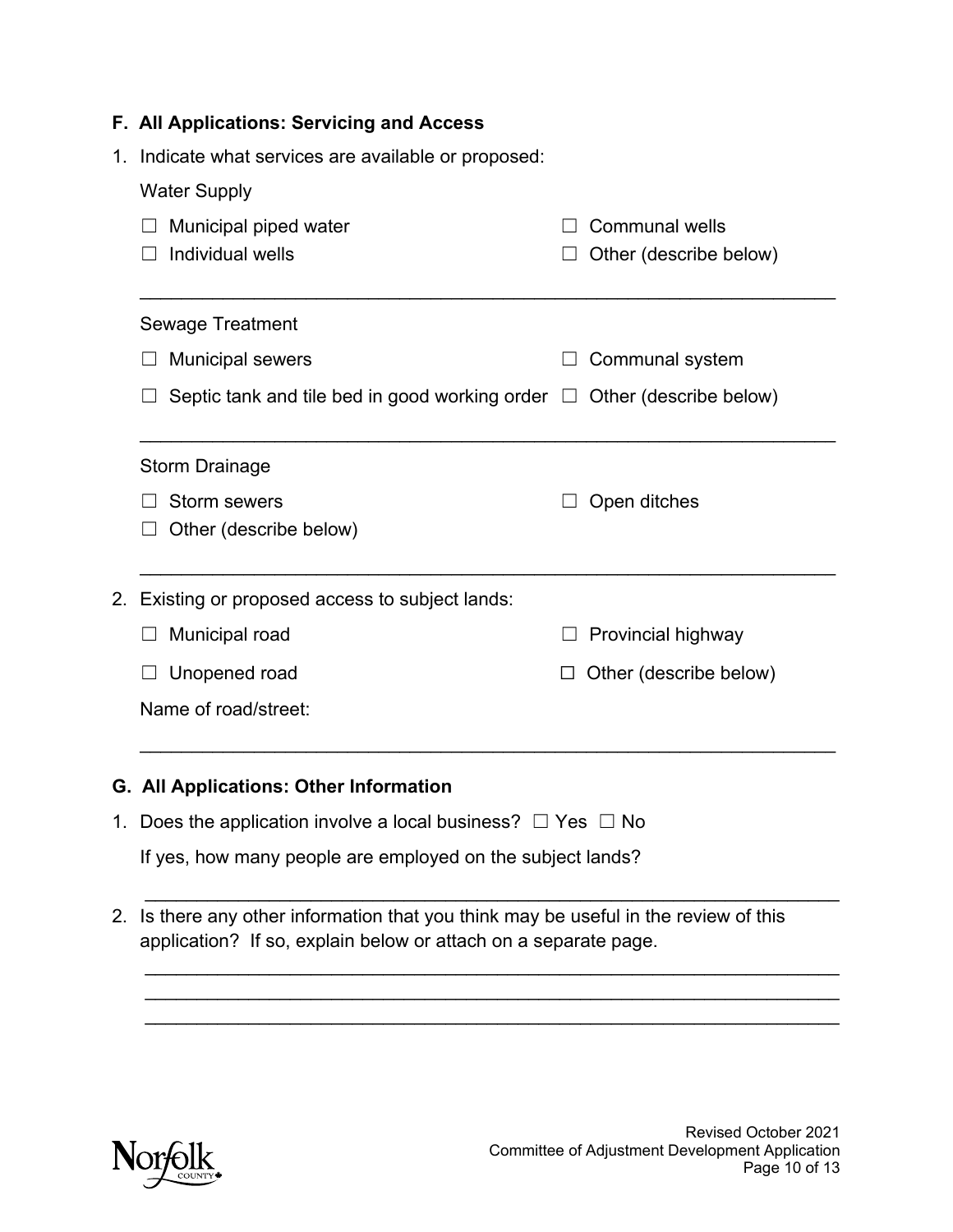# **H. Supporting Material to be submitted by Applicant**

In order for your application to be considered complete, folded hard copies (number of paper copies as directed by the planner) and an **electronic version (PDF) of the site plan drawings, additional plans, studies and reports** will be required, including but not limited to the following details:

- 1. Concept/Layout Plan
- 2. All measurements in metric
- 3. Existing and proposed easements and right of ways
- 4. Parking space totals required and proposed
- 5. All dimensions of the subject lands
- 6. Dimensions and setbacks of all buildings and structures
- 7. Location and setbacks of septic system and well from all existing and proposed lot lines, and all existing and proposed structures
- 8. Names of adjacent streets
- 9. Natural features, watercourses and trees

In addition, the following additional plans, studies and reports, including but not limited to, **may** also be required as part of the complete application submission:

- ☐ On-Site Sewage Disposal System Evaluation Form (to verify location and condition)
- □ Environmental Impact Study
- ☐ Geotechnical Study / Hydrogeological Review
- ☐ Minimum Distance Separation Schedule
- □ Record of Site Condition

Your development approval might also be dependent on Ministry of Environment Conservation and Parks, Ministry of Transportation or other relevant federal or provincial legislation, municipal by-laws or other agency approvals.

### **All final plans must include the owner's signature as well as the engineer's signature and seal.**

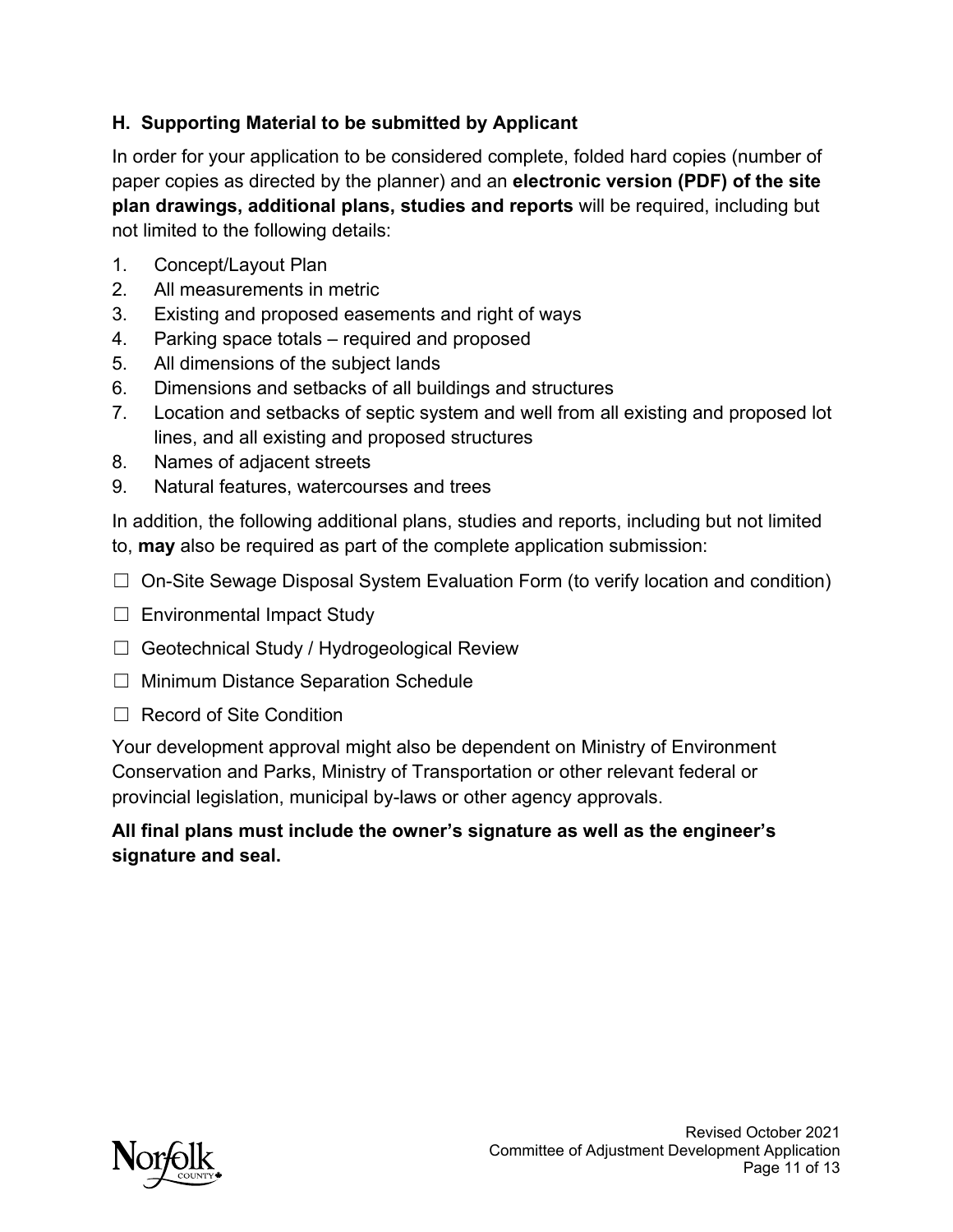### **I. Transfers, Easements and Postponement of Interest**

 The owner acknowledges and agrees that if required it is their solicitor's responsibility on behalf of the owner for the registration of all transfer(s) of land to the County, and/or transfer(s) of easement in favour of the County and/or utilities. Also, the owner further acknowledges and agrees that it is their solicitor's responsibility on behalf of the owner for the registration of postponements of any charges in favour of the County.

#### **Permission to Enter Subject Lands**

 Permission is hereby granted to Norfolk County officers, employees or agents, to enter the premises subject to this application for the purposes of making inspections associated with this application, during normal and reasonable working hours.

#### **Freedom of Information**

For the purposes of the *Municipal Freedom of Information and Protection of Privacy Act*, I authorize and consent to the use by or the disclosure to any person or public body any information that is collected under the authority of the *Planning Act, R.S.O. 1990, c. P. 13* for the purposes of processing this application.

Owner/Applicant/Agent Signature data that the Date

### **J. Owner's Authorization**

 If the applicant/agent is not the registered owner of the lands that is the subject of this application, the owner must complete the authorization set out below.

I/We  $\frac{1}{2}$  am/are the registered owner(s) of the lands that is the subject of this application.

 processing of this application. Moreover, this shall be your good and sufficient I/We authorize **I** all the state of the state of the state of the state of the state of the state of the state of the state of the state of the state of the state of the state of the state of the state of the state of the my/our behalf and to provide any of my/our personal information necessary for the authorization for so doing.

Owner **Date** 

Owner **Date** 

 \***Note: If property is owned by an Ontario Ltd. Corporation, Articles of Incorporation are required to be attached to the application**.<br>Revised October 2021